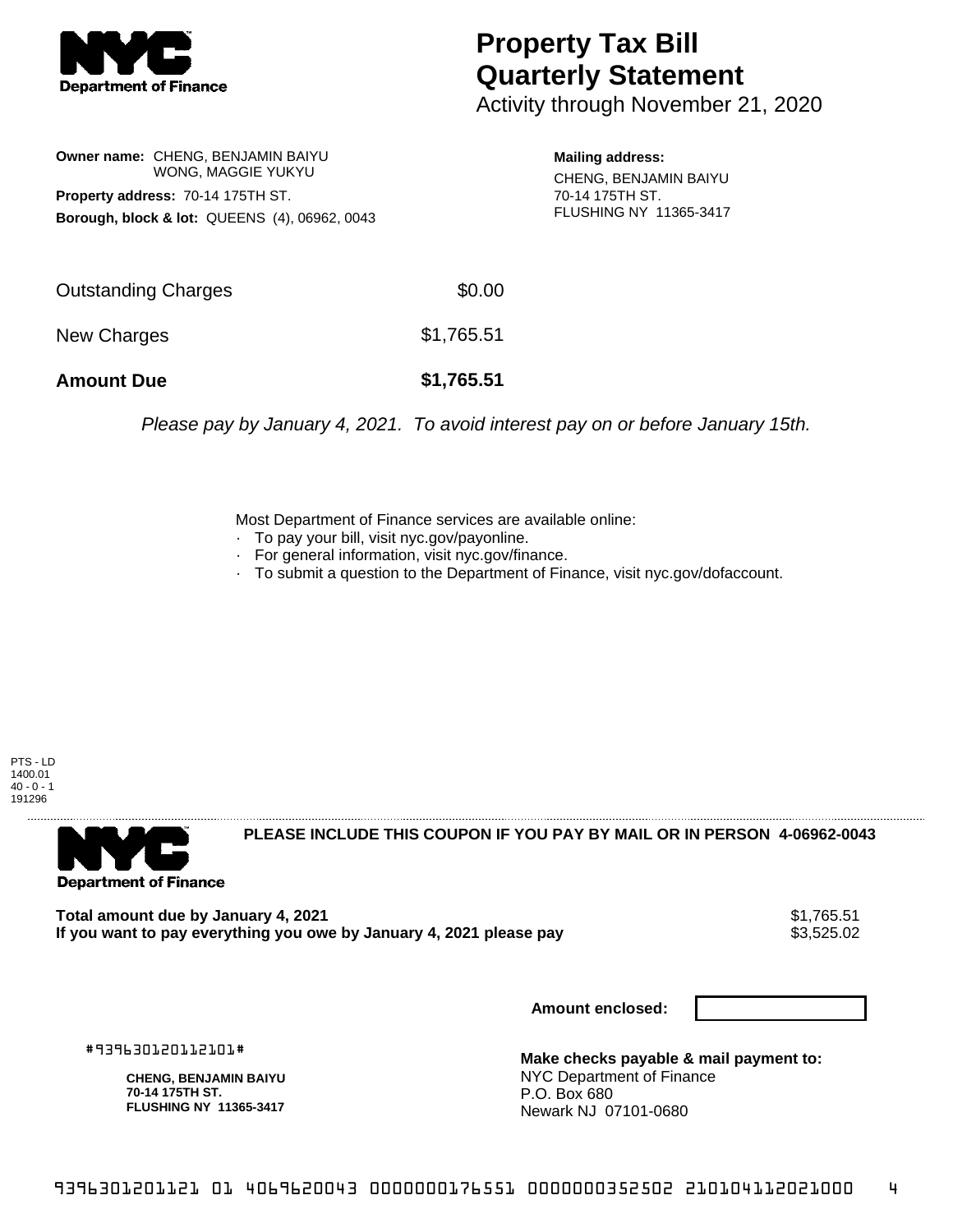

| <b>Billing Summary</b>                                                                                         | <b>Activity Date Due Date</b>           | Amount       |
|----------------------------------------------------------------------------------------------------------------|-----------------------------------------|--------------|
| Outstanding charges including interest and payments                                                            |                                         | \$0.00       |
| <b>Finance-Property Tax</b>                                                                                    | 01/01/2021                              | \$1,786.95   |
| Adopted Tax Rate                                                                                               |                                         | $$-21.44$    |
| <b>Total amount due</b>                                                                                        |                                         | \$1,765.51   |
| <b>Tax Year Charges Remaining</b>                                                                              | <b>Activity Date</b><br><b>Due Date</b> | Amount       |
| <b>Finance-Property Tax</b>                                                                                    | 04/01/2021                              | \$1,786.95   |
| <b>Adopted Tax Rate</b>                                                                                        |                                         | $$-21.44$    |
| Total tax year charges remaining                                                                               |                                         | \$1,765.51   |
| If you want to pay everything you owe by January 4, 2021 please pay                                            |                                         | \$3,525.02   |
| If you pay everything you owe by January 4, 2021, you would save:                                              |                                         | \$6.00       |
| How We Calculated Your Property Tax For July 1, 2020 Through June 30, 2021                                     |                                         |              |
|                                                                                                                | <b>Overall</b>                          |              |
| Tax class 1 - Small Home, Less Than 4 Families                                                                 | <b>Tax Rate</b>                         |              |
| Original tax rate billed                                                                                       | 21.1670%                                |              |
| New Tax rate                                                                                                   | 21.0450%                                |              |
| <b>Estimated Market Value \$770,000</b>                                                                        |                                         |              |
|                                                                                                                |                                         | <b>Taxes</b> |
| <b>Billable Assessed Value</b>                                                                                 | \$35,167                                |              |
| <b>Taxable Value</b>                                                                                           | \$35,167 x 21.0450%                     |              |
| <b>Tax Before Abatements and STAR</b>                                                                          | \$7,400.92                              | \$7,400.92   |
| Basic Star - School Tax Relief                                                                                 | $$-1,410.00$                            | $$-296.00**$ |
| Annual property tax                                                                                            |                                         | \$7,104.92   |
| Original property tax billed in June 2020                                                                      |                                         | \$7,147.80   |
| Change In Property Tax Bill Based On New Tax Rate                                                              |                                         | $$-42.88$    |
| ** This is your NYS STAR tax savings. For more information, please visit us at nyc.gov/finance or contact 311. |                                         |              |

Please call 311 to speak to a representative to make a property tax payment by telephone.

## **Home banking payment instructions:**

- 1. **Log** into your bank or online bill pay website.
- 2. **Add** the new payee: NYC DOF Property Tax. Enter your account number, which is your boro, block and lot, as it appears here: 4-06962-0043 . You may also need to enter the address for the Department of Finance. The address is P.O. Box 680, Newark NJ 07101-0680.
- 3. **Schedule** your online payment using your checking or savings account.

## **Did Your Mailing Address Change?**

If so, please visit us at **nyc.gov/changemailingaddress** or call **311.**

When you provide a check as payment, you authorize us either to use information from your check to make a one-time electronic fund transfer from your account or to process the payment as a check transaction.